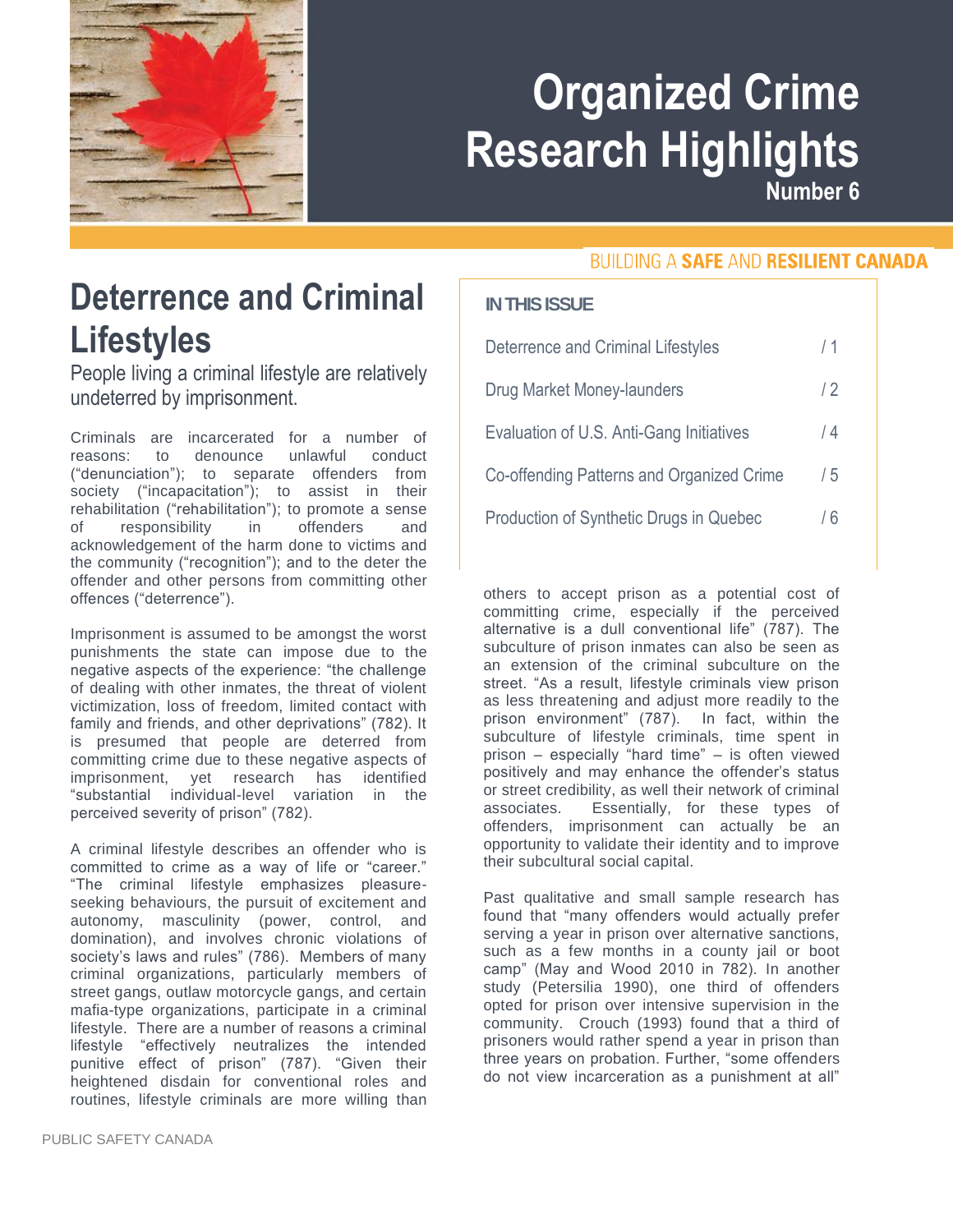and consider it "easier than being on the street" (Laub and Sampson 2003 in 782, 784).

In this study the authors undertook a quantitative analysis of several large data sets of offenders' views of incarceration, including data from the *Colorado Inmate Survey* (1988-1989), the *Second RAND Inmate Survey* (1979) and the *Nebraska Inmate Survey* (1989-1990). The researchers used logistic regression to conduct multivariate analyses of the data. They examined the perceived severity of prison, commitment to a criminal lifestyle, number of prison terms served, intent to desist from criminal offending, as well as various demographic and control variables.

The analysis found that imprisonment was seen as being more negative by offenders who were married, and the odds of finding the prison experience hard was twice as high among married offenders. Age also had some impact, as "for every year increase in age, the odds of perceiving prison time as hard increase[d] by 4%" (794). This study did not see any difference amongst offenders' views of the punitivity of imprisonment due to race or sex. Most telling was the analysis of the "Commitment to Crime" scale that the researchers developed to measure how closely the offender identified with, and lived, a criminal lifestyle. For each unit increase on the "Commitment to Crime" scale, there was a 45% decrease in the odds of the offender viewing prison time as hard. When a stepwise analysis was done, more than half of "the explained variance in perceived prison severity" (794) was due to criminal lifestyle, making it vastly more important than any other variable. The more committed a person was to a criminal lifestyle the less difficult they found imprisonment.

The authors point out that "if offenders do not view prison as punitive, then it cannot serve as a specific deterrent" (797). This research also found that those inmates, who thought doing prison time was hard, were twice as likely to plan to stop committing crimes when freed. This research has identified a particular type of offender – the offender with a criminal lifestyle – who is relatively undeterred by incarceration, for whom other types of sanction (such as restrictive parole conditions or intensively supervised rehabilitation programs) might prove to be relatively more of a deterrent. The authors also suggest that more effort be made to disrupt the formation of the attitudes and values associated with lifestyle criminality. There are possible implications for the structuring of effective rehabilitation programs for offenders, as well as sentencing practices.

Crank, Beverly R. and Timothy Brezina. (2013) "'Prison Will Either Make Ya or Break Ya': Punishment, Deterrence, and the Criminal Lifestyle." *Deviant Behaviour*, 34:10, 782-802*.*

Related sources:

Crouch, Ben M. (1993) "Is Incarceration Really Worse? Analysis of Offenders' Preferences for Prison over Probation." *Justice Quarterly* 10:67-88.

Laub, John and Robert Sampson. (2003) *Shared Beginnings, Divergent Lives*. Cambridge, MA: Harvard University Press.

May, David C. and Peter B. Wood. (2010) *Ranking Correctional Punishments: Views from Offenders, Practioners, and the Public. Durham*, NC: Carolina Academic Press.

Petersilia, Joan. (1990) "When Probation Becomes More Dreaded than Prison." *Federal Probation* 54:23-28.

## **Drug Market Moneylaunders**

Specialist money-launders are not central players in organized crime drug networks. Individuals usually self-launder their profits.

The United Nations estimates that about one percent of the global Gross Domestic Product (GDP) is produced by the illicit drug market, with about two-thirds of those funds "cleaned through a process of money-laundering that involves introducing the illicit funds into the financial system, distancing the funds from the criminal(s) and converting the money into legitimate business earnings" (1,2).

Anti-money laundering (AML) controls have been set up around the world. The logic underlying AML is that criminals and organized crime groups can be identified by their financial activity – termed "following the money." A key reason for AML efforts is to disrupt organized crime networks by disrupting their financial activities. In particular, "one of the primary targets of AML is the professional class of launderers (lawyers, bankers, accountants, etc.)" which exclusively provides this service to one or more criminal networks, and which is difficult to punish under drug laws (2). In previous research, Van Duyne (2003) found 1% of money laundering cases involved professional laundering, the Council of Europe (2006) found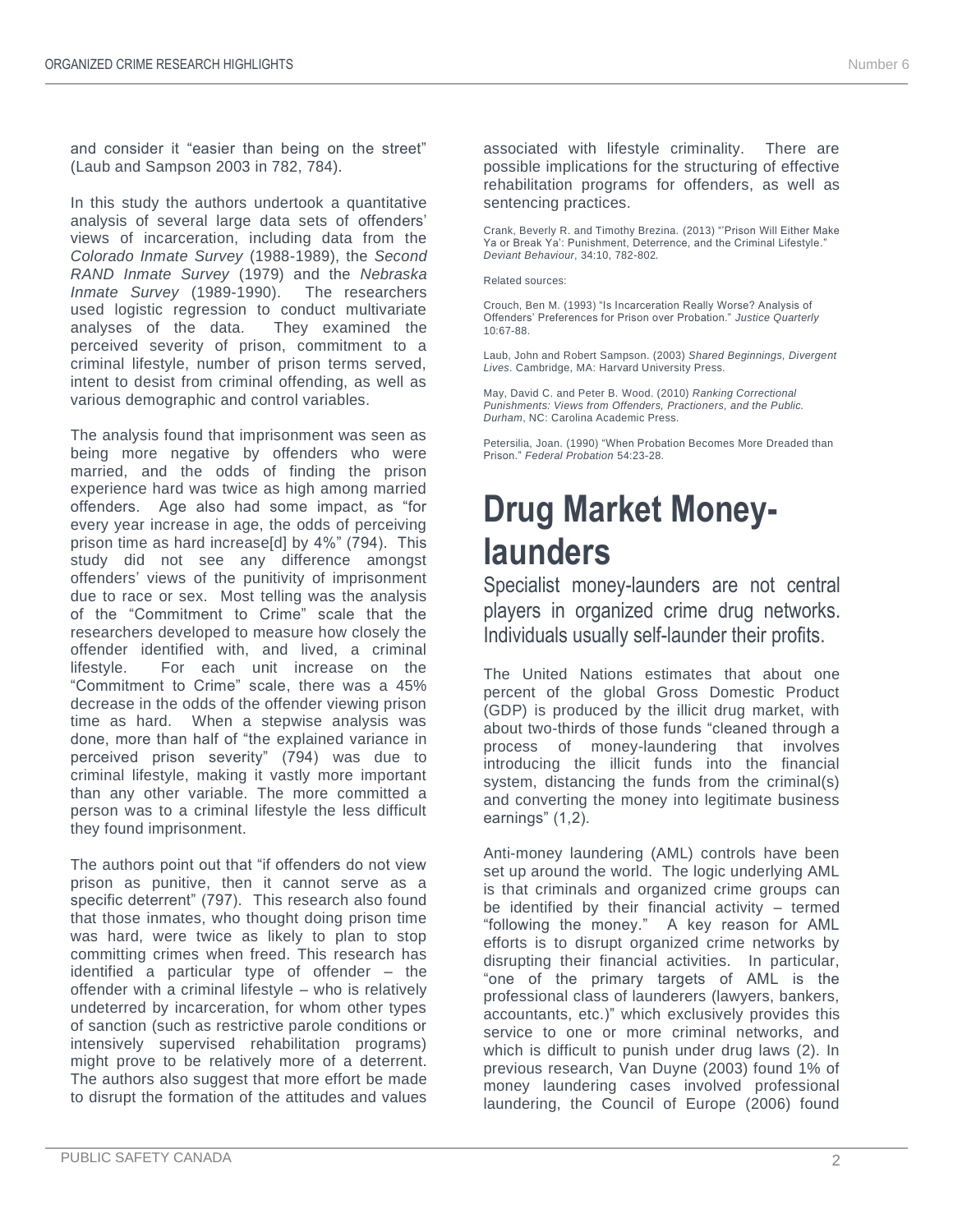one-third of cases in 2004 did, and a US study by Reuter and Truman (2004) found that "16% of people in prison for drug money-laundering had no other drug involvement" (4). Aside from *professional laundering,* laundering also includes *opportunistic laundering* that "involves individuals exclusively helping or working for someone they know," often through a connection of kinship or friendship (4), and *self-laundering,* where individual law breakers launder their own illicit funds.

In this study, the researchers analysed data from the Royal Canadian Mounted Police (RCMP) Provincial Threat Assessment for "E" Division, which included information on criminal organization activity covering the years 2004 to 2006. In all, "129 crime groups and 2,197 individuals were identified," with information on "the organized crime group members, co-offending information, demographic characteristics, description of criminal activity, associates, and the nature of each relationship, including legitimate business activities and ties" (6). From this sample, all drug market activity was extracted: 919 individuals, with 2,246 links among them. This data was used to generate a network formed using a binary, symmetric matrix network, upon which social network analysis was undertaken. The researchers used police intelligence information on individuals who were "hiding money, transforming money, and/or advising on money matters" (8) to identify all the individuals who were moneylaunderers.

The researchers found that, when compared to other criminals involved in the drug market, launderers were "more likely to be female, older, and [members of] ethnically-based organized crime groups" (8). The majority of individuals conducting money-laundering in the BC drug market were self-laundering: 80% self-launder, 12% were opportunistic launderers, and 8% were professionals. Laundering was divided between retail level drug dealing (41%), suppliers (36%), smugglers (12%), and producers (11%). No couriers or parasites were found to have laundered their money.

"The opportunistic group show[ed] the highest percentage of females. Closer inspection reveals that [these] females laundered for their boyfriends, who were influential members of organized crime groups. Results show a trend for both opportunistic and professional launderers to be slightly older than self-launderers. It is also notable that, for the most part, professional launderers are not known members of organized crime groups" (10).

Two centrality measures used in social network analysis were used in this analysis. *Betweenness centrality* was used to measure "the number of times an individual is located on the shortest path between a pair of other people" which reflects the extent to which a "person mediates connections between people" (8,9). *Eigenvector centrality* was used to measure "the degree to which an individual is connected to other highly connected individuals" to identify who has most "opportunity to interact with key players" in a criminal network (9). The analysis determined that launderers had higher betweeness scores and lower eigenvector scores than other people in the drug networks, which means that although they were well-positioned to control the key flow of information or materials in the criminal enterprise, they were not wellconnected to other important players. On the other hand, when examining the different types of launderers, professional and opportunistic launderers were found to be much more peripheral in the drug networks and had few direct ties to key players in the drug network, when compared to the more well-connected self-launderers.

A qualitative, circumstantial review of the threat assessments indicated that the buying, selling and developing of real estate was used by professional, opportunistic and self-launderers. Professional launderers, such as accountants, could also be brought into cash-heavy companies to assist with laundering. Self-launderers often used corporate layering to conceal sources of illicit funds, while opportunistic launderers were "quite often the nominees for these companies" (10). "Loan backs" were a common laundering technique used by all launderers, where "the offender gives their criminal proceeds to an associate or company" which "then loan the money back to the offender" (10).

This research found that only about 20% of money-launderers are professional or opportunistic, indicating that "professional launderers do not hold a particularly important place in the drug market" (13). It appears that the "pulling power of the social environment" of criminal networks is critical, as most launders are not professionals and that it is "likely that several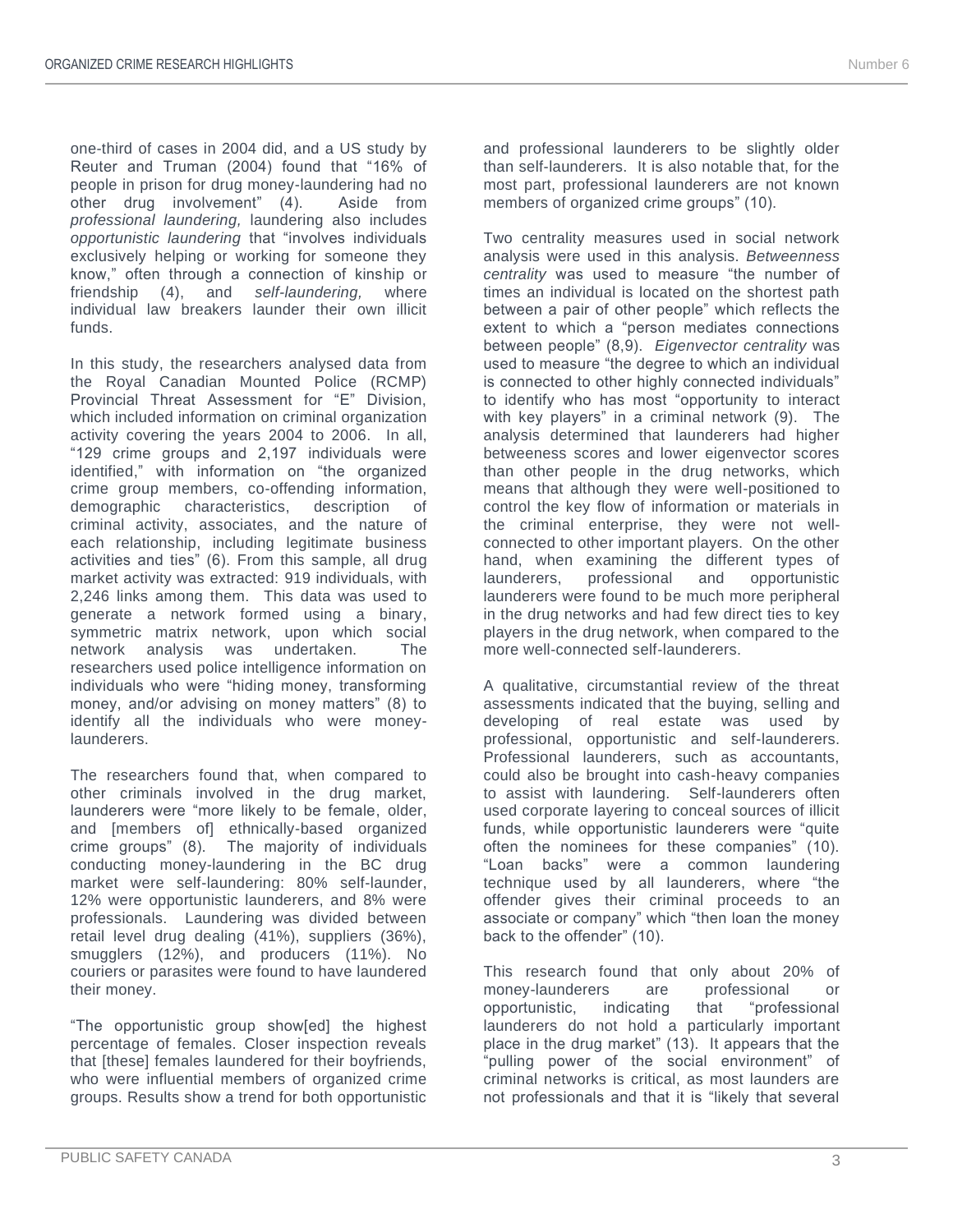of the professional launderers entered the drug market through prior social ties" (12).

The authors believe that this research provides evidence that two key arguments for AML regulation are not supported. They feel that it is untrue that "most money-launderers would not be detected through criminal investigations or predicate crimes and organized crime groups" and that the facts do not support the assumption that "professional money-launderers play an important role in illicit markets and criminal networks" (13). The researchers suggest that "targeting moneylaundering as a crime unto itself does not necessarily broaden the net when fishing for criminal actors" (13). Rather than eliminating AML regulations they instead suggest that AML regimes "switch from being rule-based to [being] riskbased" (13). Since most individuals are selflaunderers and investigations "are often already underway prior to allegations of moneylaundering," the authors suggest that "by increasing the ease [with] which the police intelligence community can access suspicious activity reports (SARs) from [Financial Intelligence Units] FIUs once an investigation has been launched through other sources, more selflaunderers might be successfully prosecuted" (14). A further conclusion of the researchers is that "if social ties of organized criminals are used for laundering … then the social circle of known criminals would be a high-risk group for moneylaundering. A possible policy application of this finding includes increasing the ease [with] which police investigators can review financial suspicious activity reports (SIRs) for the associates of criminals" (14). Another technical suggestion of the researchers is that "Markov-chain Monte Carlo simulation procedures" be applied by organizations holding financial intelligence data to "see how organized crime networks respond to ADM policy shifts" (14).

Malm, Aili and Gisela Bichler. (2013)."Using Friends for Money: The Positional Importance of Money-launders in Organized Crime." *Trends in Organized Crime*, June 16, 2013. Accessed December 16, 2013 from [http://link.springer.com/article/10.1007%2Fs12117-013-9205-5#page-1.](http://link.springer.com/article/10.1007%2Fs12117-013-9205-5#page-1)

#### Related sources:

Council of Europe. (2006).*Organised Crime Situation Report, 2005*. Strasbourg: Council of Europe.

Reuter, Peter and Truman, Edwin. (2004).*Chasing Dirty Money: The Fight Against Money Laundering*. Washington, DC: Institute for International Economics.

van Duyne, Petrus C. (2003). *Money laundering policy: Fears and facts. In Criminal Finance and Organized Crime in Europe*, edited by Petrus

C. van Duyne, Klaus von Lampe, and James L. Newell. Nijmegen, Netherlands: Wolf Legal.

#### **Evaluation of U.S. Anti-Gang Initiatives**

Intensive law enforcement strategies reduce violent crime. Better gang crime data is required.

The U.S. Department of Justice funded the Comprehensive Anti-Gang Initiative (CAGI) to support communities in 18 cities around the U.S. in their efforts to prevent and control gang crime.

"Multiple methods were used to evaluate the process and impact of CAGI. These included site visits, phone interviews, mail surveys, video conference calls with project staff, and review of the progress reports submitted to the Department of Justice. Local crime data were gathered from five of the CAGI cities and city level crime data were collected from all the jurisdictions as well as from comparable cities nationwide" (2).

CAGI resulted in positive new partnerships between criminal justice agencies. "The four most common enforcement strategies included federal prosecution, increased state and local prosecution, joint case prosecution screening, and directed police patrols. The most common prevention strategies included education and outreach, school-based prevention, ex-offender outreach, and substance abuse treatment" (2). Re-entry programs provided to gang-involved convicts was the most challenging to implement because it was very difficult to enroll enough willing participants in the programs.

Most of the CAGI "could not provide consistent and reliable measures of gang crime," making direct evaluation of program performance difficult (2). Instead, violent crime rates were used as a substitute measure. The researchers found that cities with CAGI programs had larger declines in violent crimes than matched comparison cities that did not have CAGI programs, but when researchers statistically controlled for concentrated disadvantage and population density, there was no real difference. The researchers did find that "high enforcement" was definitely associated with a 15% decline in violent crime. "High enforcement" was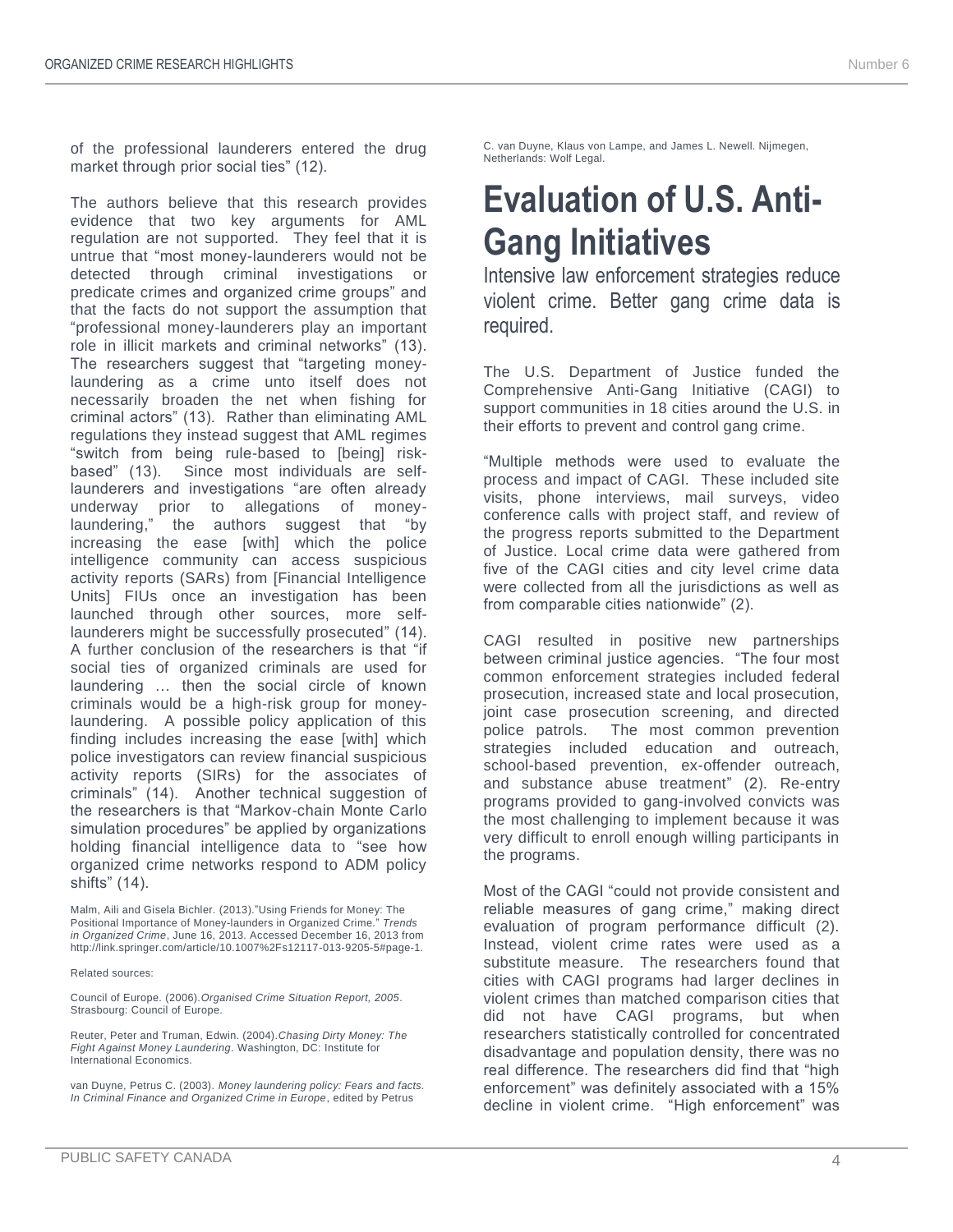defined as the cities that most intensively and thoroughly applied the "law enforcement strategies (identification of gangs, intelligence gathering and increased presence, creation of an information sharing system, information entered into an accessible database, targeted prosecution, and hiring of an Assistant District Attorney)" (18). When researchers tried to determine if CAGI neighborhoods within cities did better than other parts of the same city, the results were inconclusive because they could not be statistically separated from declines in violent crime in other areas of the same city.

The researchers concluded, consistent with previous findings, that the results of "large-scale, comprehensive anti-gang programs" are "mixed, and at best [have a] modest, impact on violent crime" (2) and that "much greater attention needs to be given to effective implementation" (2). For adequate future research and evaluation to proceed, it was suggested that "much greater attention needs to be given to developing reliable measures of gang crime at the local level" (2). It was recommended that "federal funding agencies may wish to make gang crime data availability a prerequisite for the investment of federal funding for anti-gang programs" (2).

McGarrell, Edmund F., Nicholas Corsaro, Chris Melde, Natalie Hipple, Jennifer Corbbina, Timothy Bynum, and Heather Perez. (2013) An *Assessment of the Comprehensive Anti-Gang Initiative: Final Project Report*. Washington: U.S. Department of Justice, National Institute of Justice. Accessed on December 17, 2013 from [https://www.ncjrs.gov/pdffiles1/nij/grants/240757.pdf.](https://www.ncjrs.gov/pdffiles1/nij/grants/240757.pdf)

Related sources:

Gabor, Thomas and John Kiedrowski, Victoria Sytsma, Ron Melchers, and Carlo Morselli*.* (2010) *Community Effects of Law Enforcement Countermeasures Against Organized Crime: A Retrospective Analysis*. Ottawa: Law Enforcement and Policing Branch, Public Safety Canada.

Smith-Moncrieffe, Donna. (2013) *Youth Gang Prevention Fund Projects: What Did We Learn About What Works In Preventing Gang Involvement?* Research Report: 2007–2012. Ottawa: National Crime Prevention Centre, Public Safety Canada.

Wong, Jennifer, Jason Gravel, Martin Bouchard, Carlo Morselli, and Karine Descormiers.(2011) *Effectiveness of Street Gang Control Strategies: A Systematic Review and Meta-Analysis of Evaluation Studies*. Ottawa: Law Enforcement and Policing Branch, Public Safety Canada.

#### **Co-offending Patterns and Organized Crime**

Committing crime in groups is associated with violence, serious crimes, and not being

#### charged. Street gang and criminal organization offending is three to four times more likely to involve group offending.

In the Uniform Crime Reporting Survey (UCR2), Canadian police services report the crimes that have occurred in their jurisdictions during the year. The UCR2 does not yet report statistically reliable data on which of these incidents are connected to criminal organizations (i.e., organized crime or street gangs).

The authors of this report analysed crime data from 2011 to examine the characteristics of incidents where it was recorded that offenders committed their offence with another offender or group of offenders. This summary focuses on analysis of the "group" co-offenders, those who committed offences in groups of three or more. This is because the *Criminal Code* definition of "criminal organization" (section 467.1(1)) includes a group of three or more persons who commmit "serious offences" for material benefit. Because the analysis did not distinguish the elements of seriousness and material benefit at the same time as group size and only limited information from a criminal incident is reported in UCR2 crime statistics, a direct comparison to 'criminal organizations' cannot be made. However, there are probably illustrative parallels between the "group co-offending" of this analysis and the "criminal organizations" of the *Criminal Code*.

Statistics Canada collects some information on street gangs in Canada through the UCR2 Survey. "Of the 993,994 cleared incidents reported by police in 2011, 1,086 were believed to have involved street gangs. In this small sample, 13% of incidents involving known or suspected street gang members were pair offences and 10% were group crimes, compared with 6% and 3% of incidents involving offenders not known or suspected to be gang members" (19). Thus, even when a member of a criminal organization commits a crime, it may not be as a group offence. In this example, 90% of street gang offences were not comitted in groups. However, it does appear that street gang members are at least three times more likely to commit group co-offences than offenders generally.

"In 2011, co-offending accounted for 11% of cleared incidents reported by police. As seen with crime rates overall, the prevalence of co-offending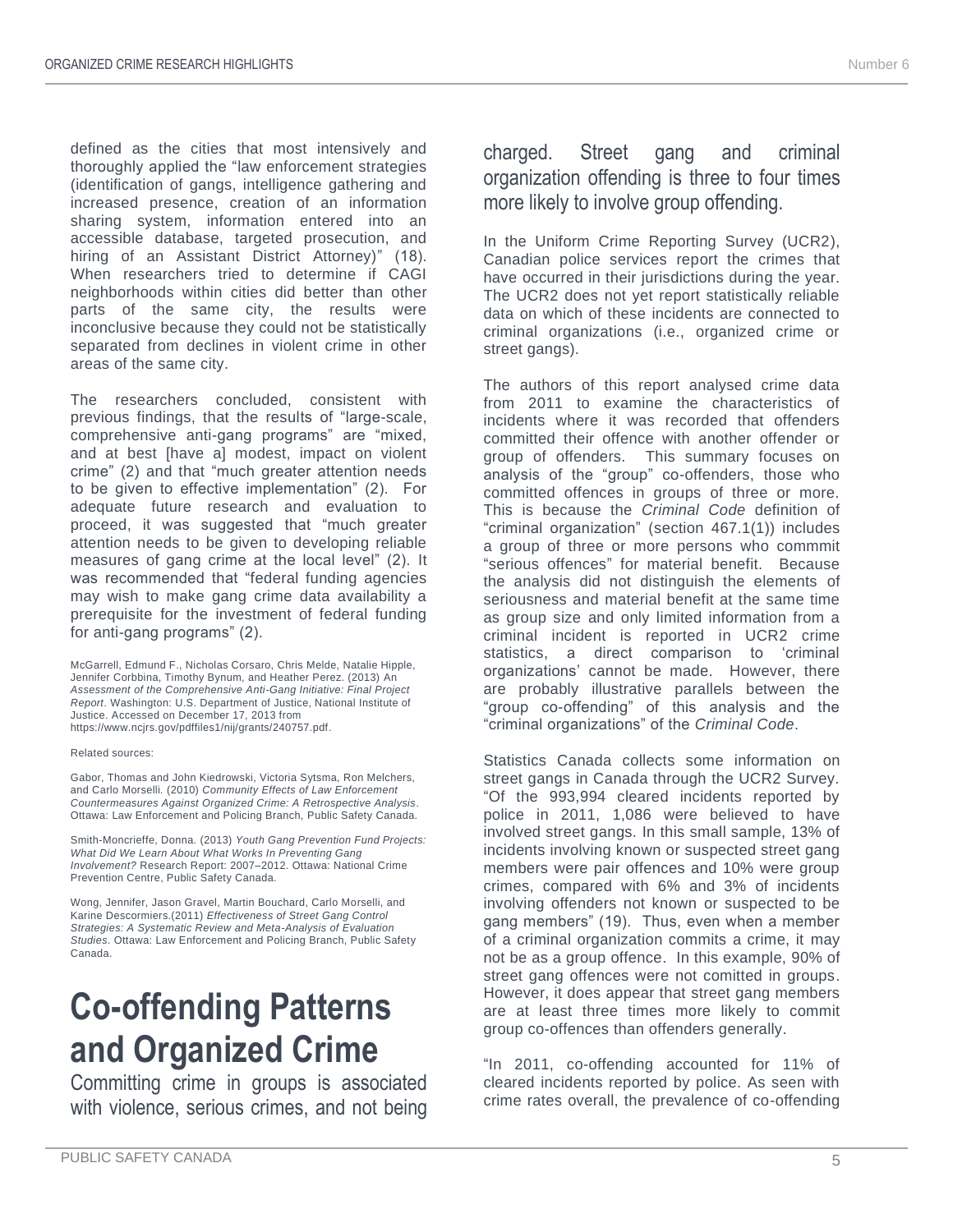has declined over time, falling 2.3% between 1995 and 2006, with little change after that year. Most co-offences in 2011 were pair crimes, involving just 2 accused. Group crimes involving numerous offenders (i.e., 6 or more persons) were found to be somewhat rare, comprising less than 2% of all co-offences" (21).

"Victims of violent group crimes were the most likely to have incurred a minor or major injury (61%), followed by victims of pair crimes (57%). This compares to 48% of victims of lone offences. This trend was consistent among almost all types of violent offences, with the exception of kidnapping and abduction, where victims of lone offences were slightly more likely to have been injured in comparison to victims of co-offences" (19).

The *Criminal Code* defines "serious offences" as indictable offences punishable with sentences five years or more, or by statute. Among "serious offences," 17% were pair crimes and 8% were committed by groups of 3 or more. In comparison, for crimes that were not "seious offences," only 8% were pair crimes and 2% were committed by groups of 3 or more. Thus, serious offences, as used in the definition of crimial organization, were four times more likely to be group co-offending crimes, than crime in general.

Seriousness can also be calculated using average sentence lengths. Statistics Canada uses these seriousness weights to calculate the Crime Severity Index. Crimes committed by groups had "considerably higher" seriousness weights than offences comitted by pair or lone offenders (76,55). Crimes committed by groups composed of youths and adults were more serious than crimes committed by all adult or all youth groups.

Offenders who commit their crimes in pairs or groups are less likely be be charged than offenders accused of lone offences: "63% of lone offenders were charged, compared with 49% of pair offenders and 47% of accused in group crimes" (21).

Carrington, Peter J., Shannon Brennan, Anthony Matarazzo and Marian Radulescu. (2013) *Co-offending in Canada, 2011*. Ottawa: Statistics Canada, Canadian Centre for Justice Statistics.

## **Production of Synthetic Drugs in Quebec**

Criminals in Quebec export the vast majority of methamphetamine and ecstasy they produce. It is estimated that 1% of Quebec's synthetic drugs were seized.

Researchers from the Sûreté du Québec (Chartrand and Thibault-Vézina, 2013) have analysed police and legal data from more than a decade of investigations into the production of synthetic drugs in Quebec. Their work takes "into account the performance of the instruments at the [clandestine] chemists' disposal, preparation time depending on the type of synthesis process …, the operators' habits with respect to production cycles and the average lifespan of the facilities before they were neutralized by the police" (1). Although slightly different methods were used in this study than previous studies of this kind (Bouchard et al 2012), there were some similarities in the findings.

Data for the analysis was derived from operational files of all police departments within the province of Québec for the period 2000 to 2010. The data includes 46 different sites, 10 that were used solely for the storage of precursor chemicals,10 used for pressing of tablets, three for the extraction of ephedrine, and 23 locations housing the equiment and instruments required to synthesized the final ampetamine-type stimulant (ATS) or MDMA (i.e., 3,4-methylenedioxy-Nmethylamphetamine; a.k.a., ecstasy) drug.

The production of these types of synthetic drugs in Quebec is dominated by large "superlabs" or sophisticated medium-scale facilities, producing illicit drugs in tablet form. Users of illicit drugs in Quebec tend not to consume the drugs in powdered form. It is observed that small "kitchen" labs using over-the-counter precursors do not appear to be common. The authors note that there is "ready accessiblity" and a "low price" for these drugs already (2). Since there is an established consumption pattern of illicit drug users trusting and using tablets, users and producers are disinclined to establish small scale production.

The researchers applied a Zelterman capturerecapture technique to estimate the number of